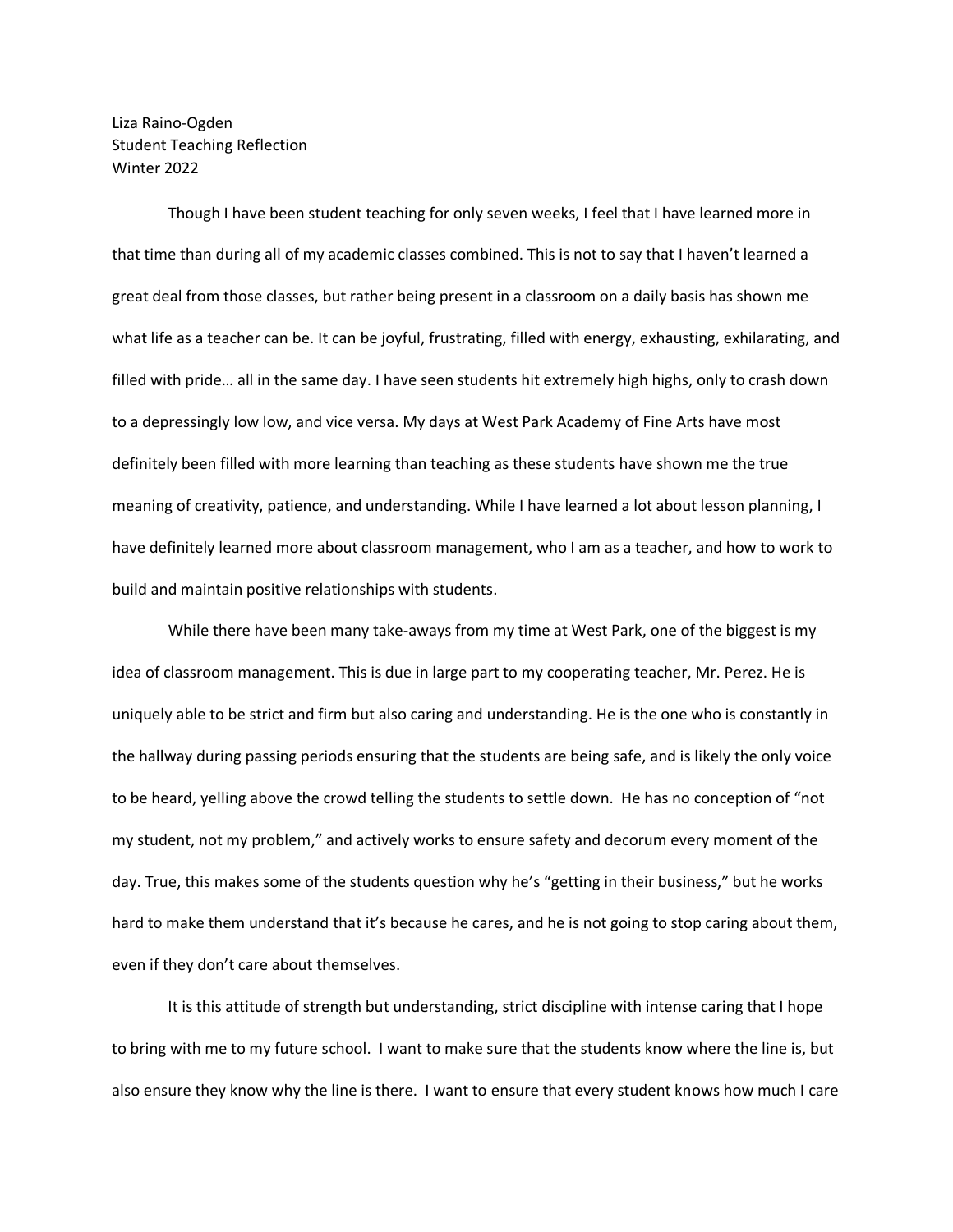about them, their education, and future success, and that nothing that happens during the school year will change that. Additionally, something I'm working on with my students at them moment, is helping them to start to take responsibility for some of their own actions, whether it was a bad choice they made socially, or the fact that we don't give out grades but rather that students earn them. This ties directly into my advocacy for restorative justice, as one of the biggest tenets of that practice is helping students to take responsibility for their actions and work to set things right.

My second biggest take away has been the necessity of learning to go with the flow. There are so many things that can interrupt a regularly scheduled day; from a class-wide disappointment, to a week of making shoes, to a rescheduled IEP meeting. For me, it has been important to remember that things are not always going to go as planned, and that some of the best lessons are the ones that pivot with the times. For example, after giving a lesson on converting improper fractions to mixed numbers, it became abundantly clear that every single one of my sixth, seventh, and eighth grade classes could do with a lot of reviewing of long division. After pivoting on the spot, we spent a few memorable lessons relearning the algorithm and why it works. Had we simply continued on without this review, the lessons would have been almost unbearable for my students.

Not only that, but going with the flow can also mean taking a moment when it is clear that the students need it. As I mentioned above, there was one day when a class-wide disappointment had clearly thrown the entire group into disarray. (They had, as a large class, wanted to throw a surprise party for their general education teacher as they had made her cry the day before. Every student brought in treats or a gift to show their apology. However, as the security office didn't approve of misbehaving students throwing a party, they rightly shut it down, saying that to show their appreciation for their teacher, they should first improve their behavior.) After realizing that they needed some space to share their feelings, Mr. Perez and I started a peace circle, allowing each student time to speak.